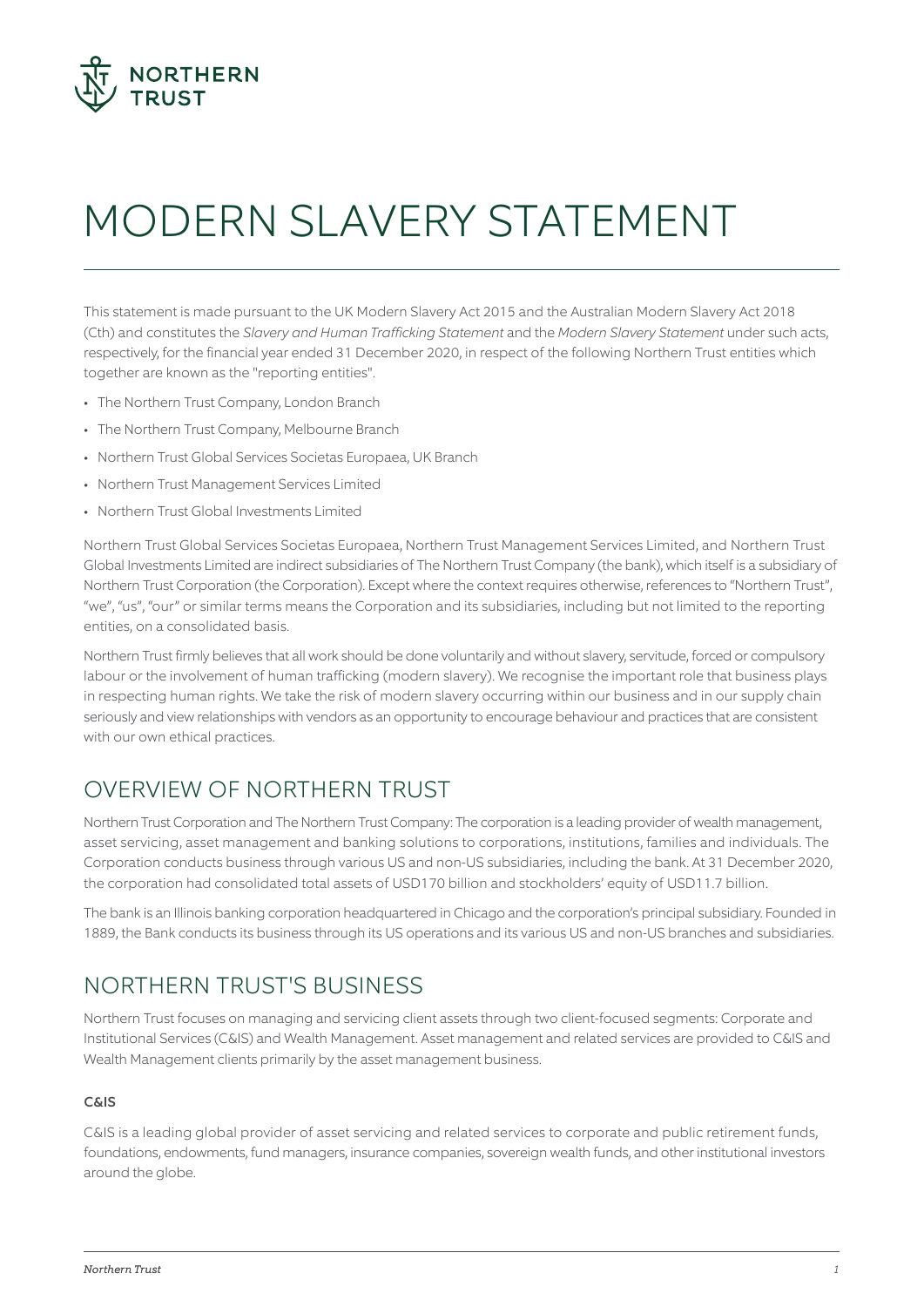Asset servicing and related services encompass a full range of capabilities including, but not limited to: custody, fund administration, investment operations outsourcing, investment management, investment risk and analytical services, employee benefit services, securities lending, foreign exchange, treasury management, brokerage services, transition management services, banking, and cash management. At 31 December 2020, total C&IS assets under custody/ administration, assets under custody, and assets under management were USD13.65 trillion, USD10.39 trillion, and USD1.06 trillion, respectively.

#### WEALTH MANAGEMENT

Wealth Management focuses on high-net-worth individuals and families, business owners, executives, professionals, retirees, and established privately-held businesses in its target markets. The business also includes the Global Family Office, which provides customised services to meet the complex financial needs of individuals and family offices in the US and throughout the world, with assets typically exceeding USD200 million. In supporting these targeted segments, Wealth Management provides trust, investment management, custody, and philanthropic services; financial consulting: guardianship and estate administration, family business consulting, family financial education, brokerage services, and private and business banking. Wealth Management is one of the largest providers of advisory services in the US, with assets under custody/administration, assets under custody, and assets under management of USD879.4 billion, USD875.1 billion, and USD347.8 billion at 31 December 2020. Wealth Management services are delivered by multidisciplinary teams through a network of offices in 19 U.S. states and Washington, DC, as well as offices in London, Guernsey, and Abu Dhabi.

#### ASSET MANAGEMENT

Asset Management, through the corporation's various subsidiaries, supports the C&IS and Wealth Management segments by providing a broad range of asset management and related services and other products to clients around the world. Investment solutions are delivered through separately managed accounts, bank common and collective funds, registered investment companies, exchange traded funds, non-U.S. collective investment funds, and unregistered private investment funds. Asset Management's capabilities include active and passive equity, active and passive fixed income, cash management, alternative asset classes (such as private equity and hedge funds of funds), and multi-manager advisory services and products. Asset Management's activities also include overlay services and other risk management services.

Asset Management operates internationally through subsidiaries and distribution arrangements and its revenue and expenses are allocated fully to C&IS and Wealth Management. As discussed above, Northern Trust managed USD1.41 trillion in assets as at 31 December 2020 including USD1.06 trillion for C&IS clients and USD347.8 billion for Wealth Management clients.

## MEASURES TAKEN TO PREVENT SLAVERY IN OUR BUSINESS

#### NORTHERN TRUST'S POLICIES

Northern Trust's three guiding principles are Integrity, Service and Expertise – how we do business is as important as what we do.

We have a long-standing culture of doing what is right, as evidenced by our code of business conduct and ethics, our standards of conduct policy, our corporate social responsibility programme and our vendor/supplier code of conduct. These specific initiatives, coupled with our belief that transparency and accountability promote healthy, stable financial markets, are intended to help us achieve the highest of standards and continue to progress and evolve our social and ethical responsibilities.

Northern Trust's culture supports open communication at all levels. Employees, as well as third parties, have access to an Employee hotline through which they can raise any concerns or possible violations of a law, rule, regulation or policy. Concerns may be reported anonymously to the extent permitted by applicable laws and regulations. When concerns are raised with respect to potential misconduct, Northern Trust conducts investigations thoroughly, fairly, with discretion, and in a timely manner. Violations of our codes, laws, rules, regulations, policies or procedures may result in disciplinary action up to and including termination of employment.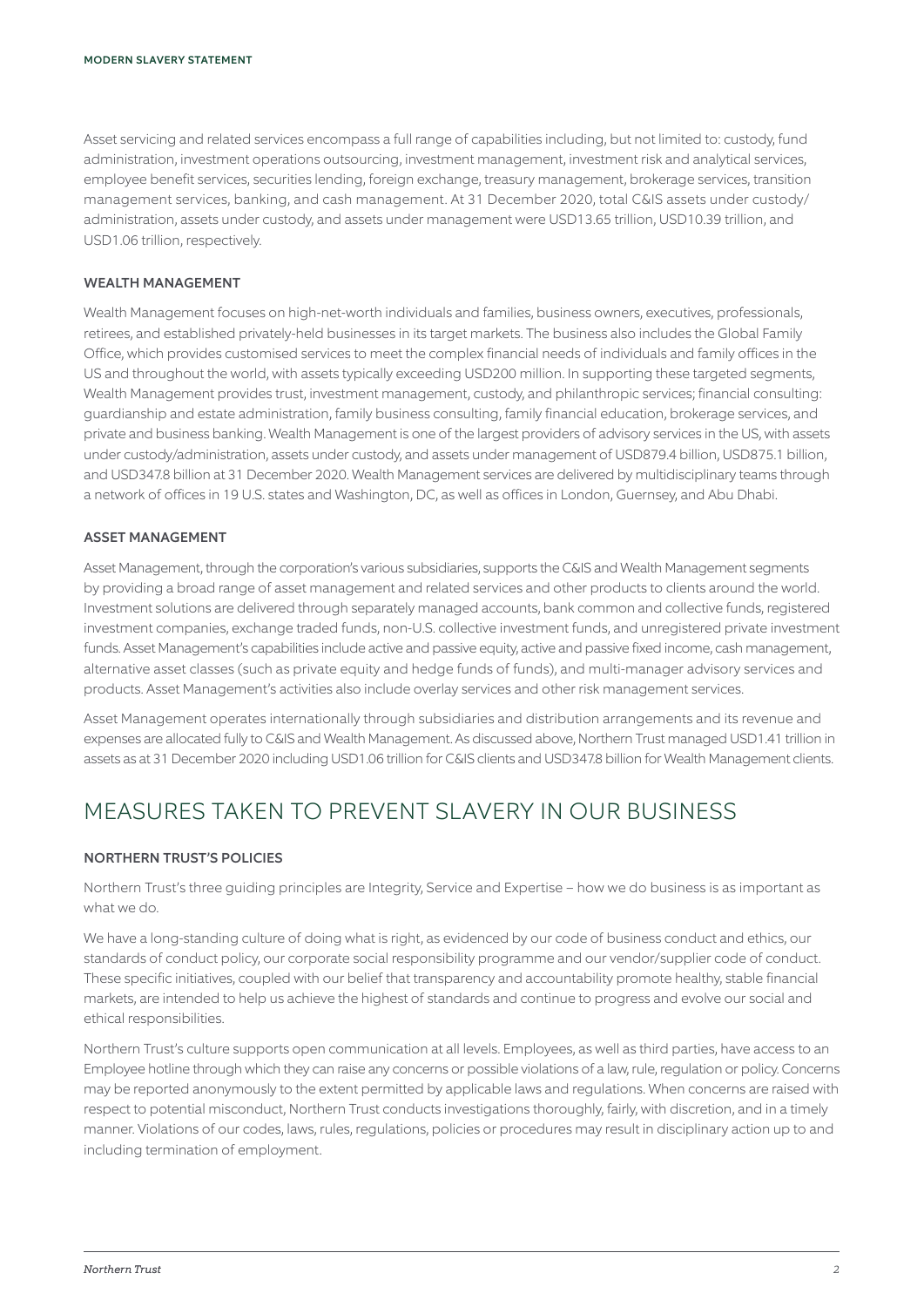Northern Trust furthermore prohibits any form of retaliatory action against anyone who raises concerns or questions regarding ethics, discrimination, or harassment matters or reports, suspected violations of other applicable laws, regulations, or policies, or participates in a subsequent investigation of such concerns. As part of any investigation, we respect the rights of all parties related to the matter afforded under applicable laws and regulations. Employees who engage in retaliation against a colleague because such colleague raised a concern or question in good faith, reported a violation, or has been involved in an investigation, are subject to disciplinary action up to and including termination of employment or other relationship with Northern Trust.

In addition, we have a range of policies, procedures and training that pertain to human rights issues that, among other things, may help identify customers whose financial activity may show involvement in human trafficking such as anti-money laundering and anti-bribery and corruption policies.

#### EFFORTS TO IMPROVE OUR POLICIES AND PROCEDURES

As part of our commitment to combating Modern Slavery, our key policies, vendor contracts, procedures and contractual terms for suppliers are reviewed annually to ensure they remain fit for purpose in combating Modern Slavery in our supply chains.

## NORTHERN TRUST AS AN EMPLOYER

As a global financial services firm, we have a broad base of employees who work across various business lines, regions and functions to deliver products and services to our clients, as well as employees who provide expertise to the company in risk, compliance, technology, legal, finance, and human resources. Northern Trust is committed to respecting the human rights of our employees through our internal employment policies and practices which reference our conformance with public policies including the International Labor Organization's standards and the Organisation for Economic Co-Operation and Development's guidelines.

Fostering diversity, equity and inclusion is a cornerstone of our corporate culture, and we strive to ensure that employees are able to work in a safe, professional work environment. In addition, compensation and benefits play a critical role in our ability to attract, retain and develop our workforce. We are committed to providing competitive and equitable compensation of at least a living wage along with health and retirement benefits and other programmes to support our employees' work-life balance.

Northern Trust employees are made aware of their employment rights through a variety of channels including employee handbooks and employment contracts, where applicable.

In every jurisdiction in which Northern Trust has offices, the organisation complies with right to work laws. Except for a very small number of paid school interns, Northern Trust does not hire individuals under the age of 18 in any of its offices across the organisation. This practice reduces Northern Trust's potential risk associated with child labour.

#### NORTHERN TRUST'S EMPLOYEE BASE

As at 31 December 2020, Northern Trust has approximately 20,900 full-time equivalent employees globally.

#### TRAINING

Northern Trust recognises that educating employees is fundamental to ensuring potential human rights and modern slavery risks are identified and managed. Annually, employees are required to complete mandatory training on our Standards of Conduct Policy which includes:

- Conducting business in full compliance with all applicable laws and regulations in accordance with the highest ethical standards.
- Examples of warning signs that may indicate possible modern slavery.
- Encouraging staff to take a stand to correct or prevent any improper activity.

In addition, we provide annual mandatory training on related matters such as diversity, anti-money laundering and anti-bribery and corruption.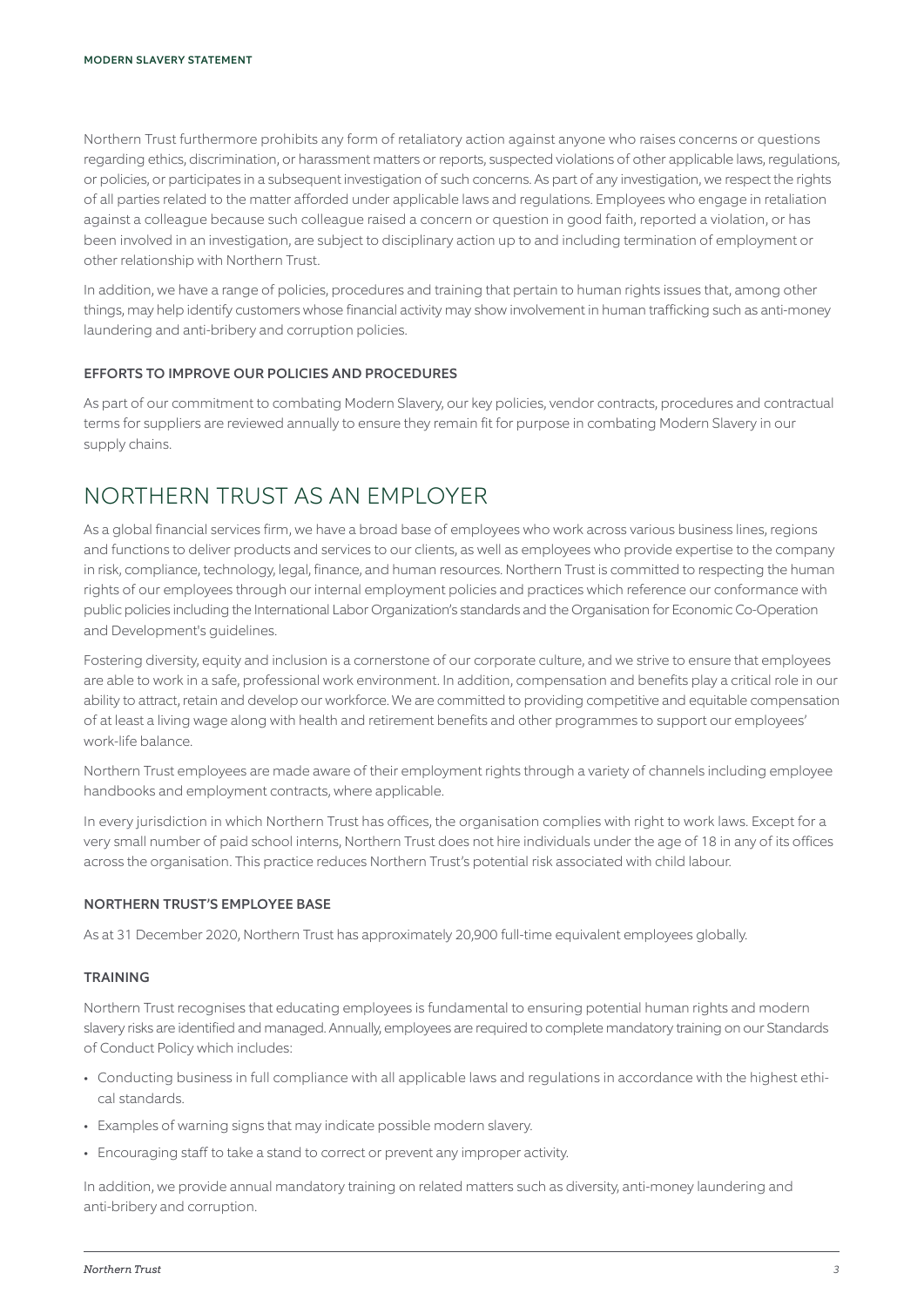# NORTHERN TRUST AND ITS SUPPLY CHAIN

We rely on a large number of vendors to execute our business activities. Our vendors include both third-party service providers and Northern Trust's own group entities. The supply chain is comprised primarily of vendors providing professional services such as business and strategy consulting, recruitment agencies, legal counsel, and training and insurance providers, but also includes information technology, market data, communications equipment, software, catering, cleaning, security and office equipment vendors. There are also those vendors that support Northern Trust's client servicing requirements, including sub-custodians, brokers and distributors. Northern Trust's third-party vendors include publicly traded organisations, privately held firms that operate in highly specialised or niche markets and quasi–governmental entities wherein Northern Trust may serve as one member of a multi-member-owned corporation.

Northern Trust's Procurement and Supplier Relationship Management Policy requires that its procurement team be involved at the initiation of a project and/or identification of the need to engage a third-party vendor of a product or service for all but the lowest-risk and lowest-spend purchases. The procurement team's level of ongoing involvement varies according to the engagement complexity. The following gives an overview of our supply chain management of third-party vendors.

Prior to entering into a new third-party vendor relationship, procurement will initiate due diligence on the potential vendor, which includes a review of the vendor's compliance with various applicable laws and regulations, including those that impose ethical standards on vendors. A subsequent risk-based assessment of the vendor determines the appropriate level of ongoing monitoring. The degree of monitoring and the overall inherent risk rating for each new vendor engagement is determined by an independent review of subject matter experts from across the organisation. This group, referred to as the Third Party Outsourcing Committee (TOC), assigns a risk rating to the vendor based on information detailed on the risk assessment (as submitted by the vendor manager), scope of the vendor's services, and a quantitative and qualitative assessment that includes but is not limited to:

- The type of information the vendor has access to at any given point in time.
- The degree/level to which Northern Trust depends on the vendor to support a critical service or business function.
- Any and all applicable regulatory compliance mandates based on the industry, service or region in which the service is provided.
- The residual risk to the organisation, defined as the level of risk to Northern Trust after review, acknowledgement and application of the vendor's risk framework and controls.

Once a contract with a third-party vendor is in place, a vendor manager (who is appointed by the applicable Northern Trust business unit) is responsible for managing the on-going business relationship with that vendor. The vendor manager is responsible for performing vendor risk management duties and responsibilities as detailed in the Vendor Management Practice Standard. The responsibilities of the vendor manager include but are not limited to:

- Monitoring the vendor against the terms of the contract and service level agreements; and
- Documenting, maintaining and reporting legal and other issues or incidents.

The level of oversight expected of the vendor manager varies according to the vendor's risk assessment.

Northern Trust is committed to holding itself and its vendor community to high standards of business conduct and integrity. Our Vendor Code of Conduct sets out expectations for vendors on a range of issues and includes the need to promote and respect human rights by working to prevent child and/or forced labour and human trafficking in their operations and supply chains. The Vendor Code of Conduct includes a specific reference to the UK Modern Slavery Act. Under the Supplier/ Vendor Code of Conduct, a third-party vendor will meet the following minimum requirements:

- Adopt sound labour practices and treat its workers fairly in accordance with local laws and regulations.
- Refrain from using forced labour, whether in the form of prison labour, indentured labour, bonded labour or otherwise.
- Refrain from engaging in any acts of modern slavery.
- Take commercially reasonable steps to prevent its own subcontractors and vendors from engaging in any acts of modern slavery.
- Notify Northern Trust if such vendor identifies any instance of modern slavery on its part or on the part of any of its subcontractors.